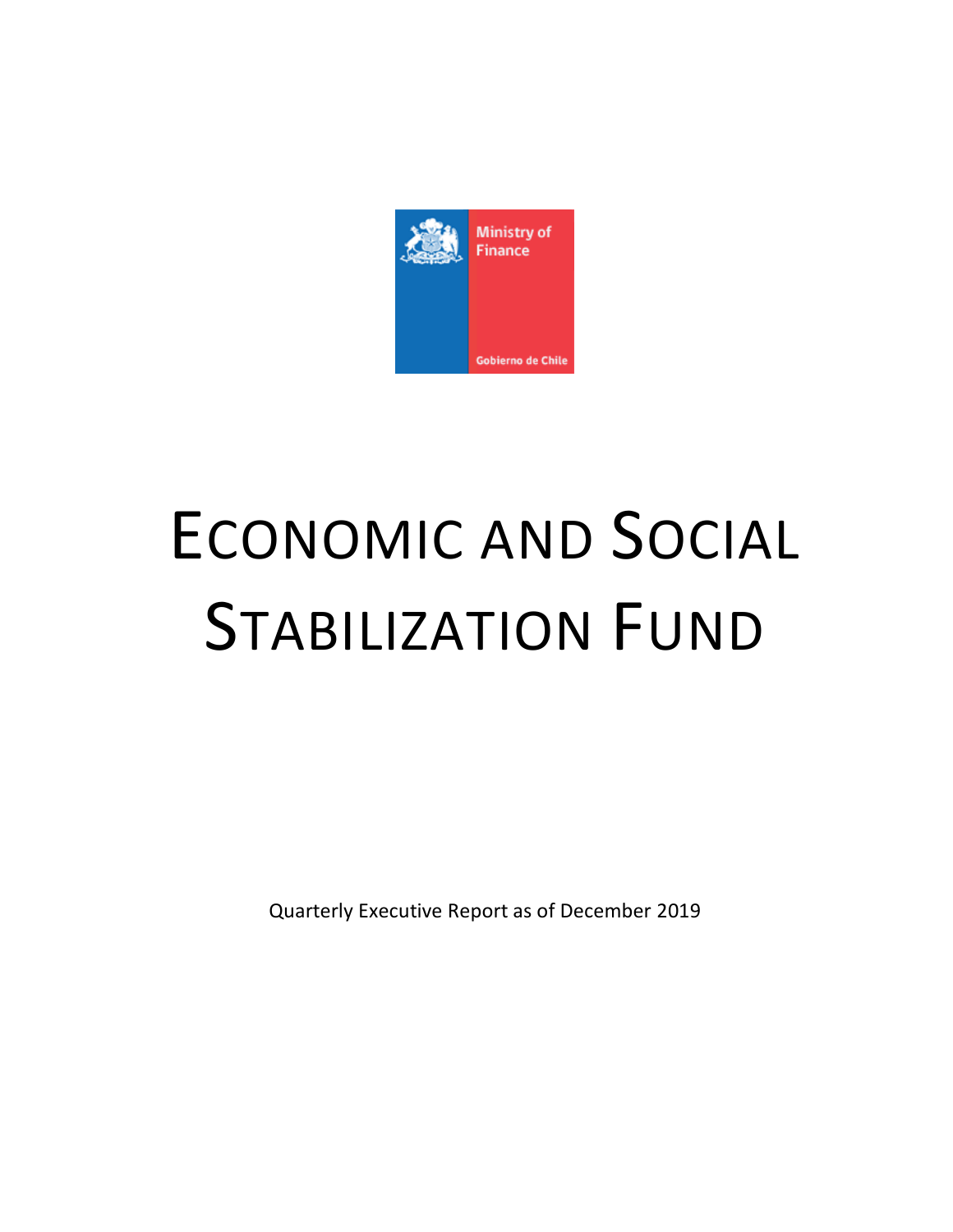## **EXECUTIVE SUMMARY**

## **Fourth Quarter 2019**

| Market Value Withdrawals |                 | Net Income       |
|--------------------------|-----------------|------------------|
| <b>US\$ 12.2</b>         | <b>US\$ 2.0</b> | <b>US\$ 69.8</b> |
| billion                  | billion         | million          |

**Return in dollars<sup>1</sup>**



Source: Ministry of Finance based on information provided by JP Morgan.



<sup>1</sup> Returns reported in this document correspond to the Time Weighted Rate of Return (TWR), unless otherwise stated. Returns for periods greater than one year are annualized. For periods of less than one year, the return corresponds to the change during the period. Net returns reported are net of management fees.

1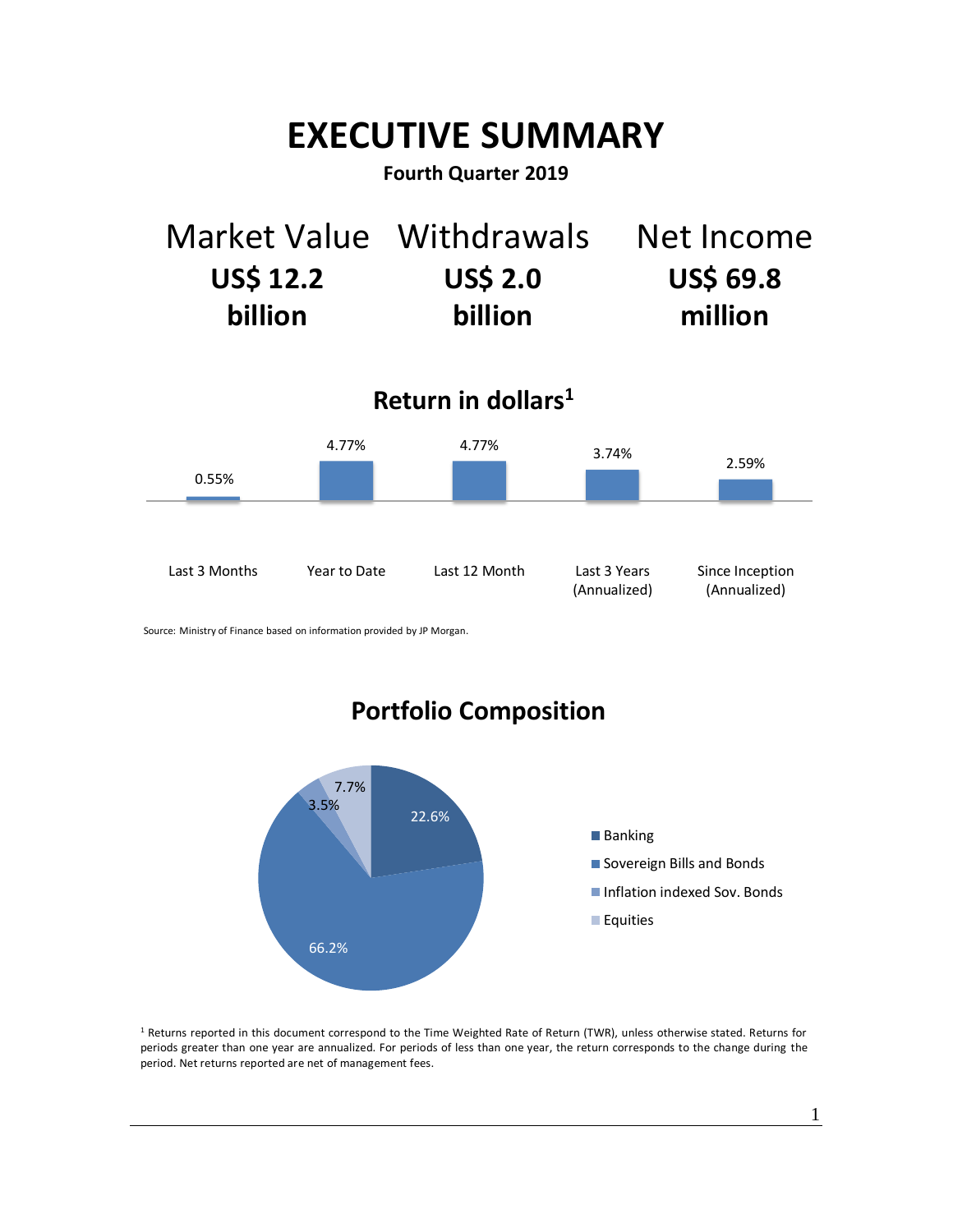## **I. MARKET VALUE OF THE FUND**

#### **Table 1: Quarterly change in market value**

(millions of dollars)

| <b>Changes in Market Value</b>                 | 2019           |                |                | <b>Since</b> |                          |
|------------------------------------------------|----------------|----------------|----------------|--------------|--------------------------|
| (US\$ million)                                 | Q <sub>1</sub> | Q <sub>2</sub> | Q <sub>3</sub> | Q4           | Inception <sup>(a)</sup> |
| <b>Starting Market Value</b>                   | 14,133.8       | 14,344.0       | 14,189.9       | 14,163.6     | 0.0                      |
| Contributions                                  | 0.0            | 0.0            | 0.0            | 0.0          | 21,765.7                 |
| Withdrawals                                    | 0.0            | $-563.9$       | 0.0            | $-2.000.0$   | $-13,958.3$              |
| <b>Accrued Interest</b>                        | 46.6           | 45.4           | 41.3           | 38.0         | 3,213.1                  |
| Capital Gains (Losses)                         | 164.4          | 365.2          | $-67.0$        | 32.8         | 1,239.5                  |
| Admin., Custody and Other Costs <sup>(b)</sup> | $-0.8$         | $-0.8$         | $-0.6$         | $-1.0$       | $-26.7$                  |
| <b>Final Market Value</b>                      | 14,344.0       | 14,189.9       | 14,163.6       | 12.233.4     | 12,233.4                 |

(a) The ESSF was established by the merger of the fiscal assets saved under Decree Law N° 3.653 (1981) with those of the Copper Income Compensation Fund. The first payment into the new fund was made on March 6, 2007.

(b) It includes costs associated with consultants, accounting adjustment and others.

Source: Ministry of Finance, based on information provided by JP Morgan.

#### **Figure 1: ESSF market value development**

(millions of dollars)

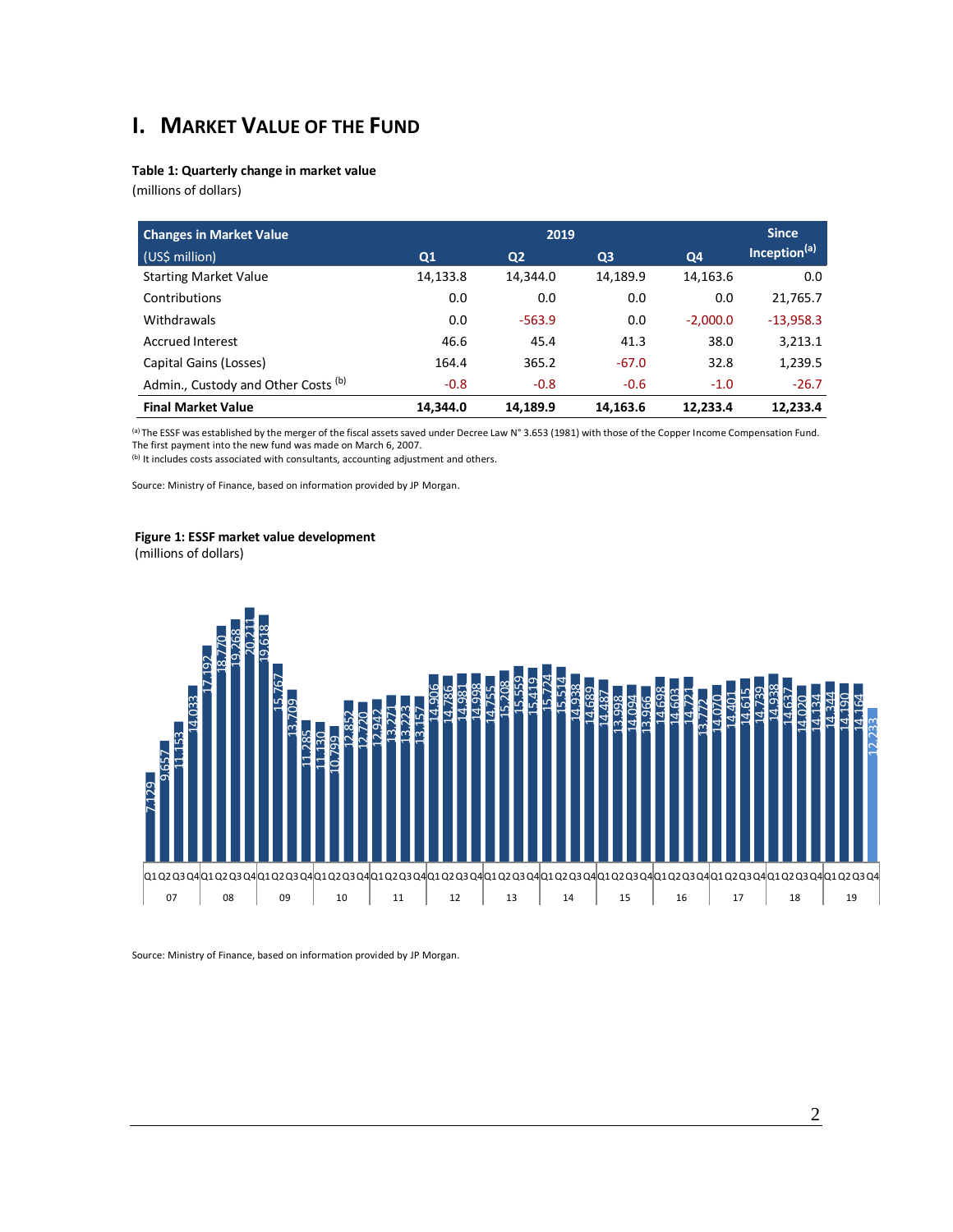### **II. RETURNS**

**Table 2**: **Performance by asset class<sup>2</sup>**

(percent)

| Returns <sup>(a)</sup>           | Last 3<br><b>Months</b> | <b>Year to Date</b> | Last 12<br><b>Months</b> | <b>Last 3 Years</b><br>(Annualized) | <b>Since Inception</b><br>(Annualized) <sup>(b)</sup> |
|----------------------------------|-------------------------|---------------------|--------------------------|-------------------------------------|-------------------------------------------------------|
| Money Market and Sovereign Bonds | $-0.19%$                | 3.13%               | 3.13%                    | 2.98%                               | 0.84%                                                 |
| Sovereign Inflation Linked Bonds | 1.31%                   | 4.57%               | 4.57%                    | 2.72%                               | 0.66%                                                 |
| Equities                         | 8.77%                   | 26.70%              | 26.70%                   | 12.67%                              | 9.42%                                                 |
| <b>Return in USD</b>             | 0.55%                   | 4.77%               | 4.77%                    | 3.74%                               | 2.59%                                                 |
| Exchange Rate (CLP)              | 2.61%                   | 7.03%               | 7.03%                    | 3.72%                               | 2.56%                                                 |
| Return in CLP $(c)$              | 3.17%                   | 12.14%              | 12.14%                   | 7.60%                               | 5.22%                                                 |

(a) Time Weighted Return (it's calculated as the growth rate of the funds that were invested throughout the period).

(b) For the entire ESSF the return is calculated from March 31, 2007, when the Central Bank of Chile's return started to be measured. Due to the change in the fund's investment policy occurred in 2013, the return of the following asset classes, "Money market and sovereign bonds" and "Sovereign bonds indexed to inflation" are calculated since the beginning of August 2013 and for "Equities" since the middle of August of 2013. (c) CLP return corresponds to the sum of the percentage change of the CLP/USD exchange rate and the USD return.

Source: Ministry of Finance, based on information provided by JP Morgan.

#### **Table 3**: **Excess returns**

(basis points)

| <b>Excess Returns (a)</b>        |       |     | Last 3 Months Year to Date Last 12 Months |     | Last 3 Years Since Inception<br>(Annualized) (Annualized) (b) |
|----------------------------------|-------|-----|-------------------------------------------|-----|---------------------------------------------------------------|
| Money Market and Sovereign Bonds | 0     |     |                                           | ь   |                                                               |
| Sovereign Inflation Linked Bonds | -1    | 14  | 14                                        | q   | -5                                                            |
| Equities                         | $-32$ | -66 | -66                                       | -39 | $-11$                                                         |
| <b>Total Portfolio</b>           |       | -7  | -7                                        | 6   |                                                               |

(a) Time Weighted Return (it's calculated as the growth rate of the funds that were invested throughout the period).

(b) For the entire ESSF the performance is calculated from March 31, 2007, when the Central Bank of Chile´s performance started to be measured. Due to the change in the fund's investment policy occurred in 2013, the return of the following asset classes, "Money market and sovereign bonds" and "Sovereign bonds indexed to inflation" are calculated since the beginning of August 2013 and for "Equities" since the middle of August of 2013.

<sup>&</sup>lt;sup>2</sup> Returns for periods of more than one year are compound annualized rates while those for less than a year correspond to the change as seen in the stated period. To meet high standards of transparency and provide a better assessment of the gains or losses on investments, the Ministry of Finance discloses the fund's return in different time horizons and currencies. With respect to the time horizon, it is important to note that, in keeping with the medium-and long term investment policy, the return assessment should focus on that period, disregarding fluctuations that may occur monthly or quarterly. With regard to returns expressed in different currencies, the return in US dollars allows for an assessment which is more in line with the investment policy given that the fund's resources are wholly invested abroad and in foreign currencies. The return in Chilean pesos is also disclosed. This return reflects changes in the peso-dollar exchange rate and, therefore, may experience greater fluctuations. Finally, as with any investment, returns obtained in the past do not guarantee future positive results.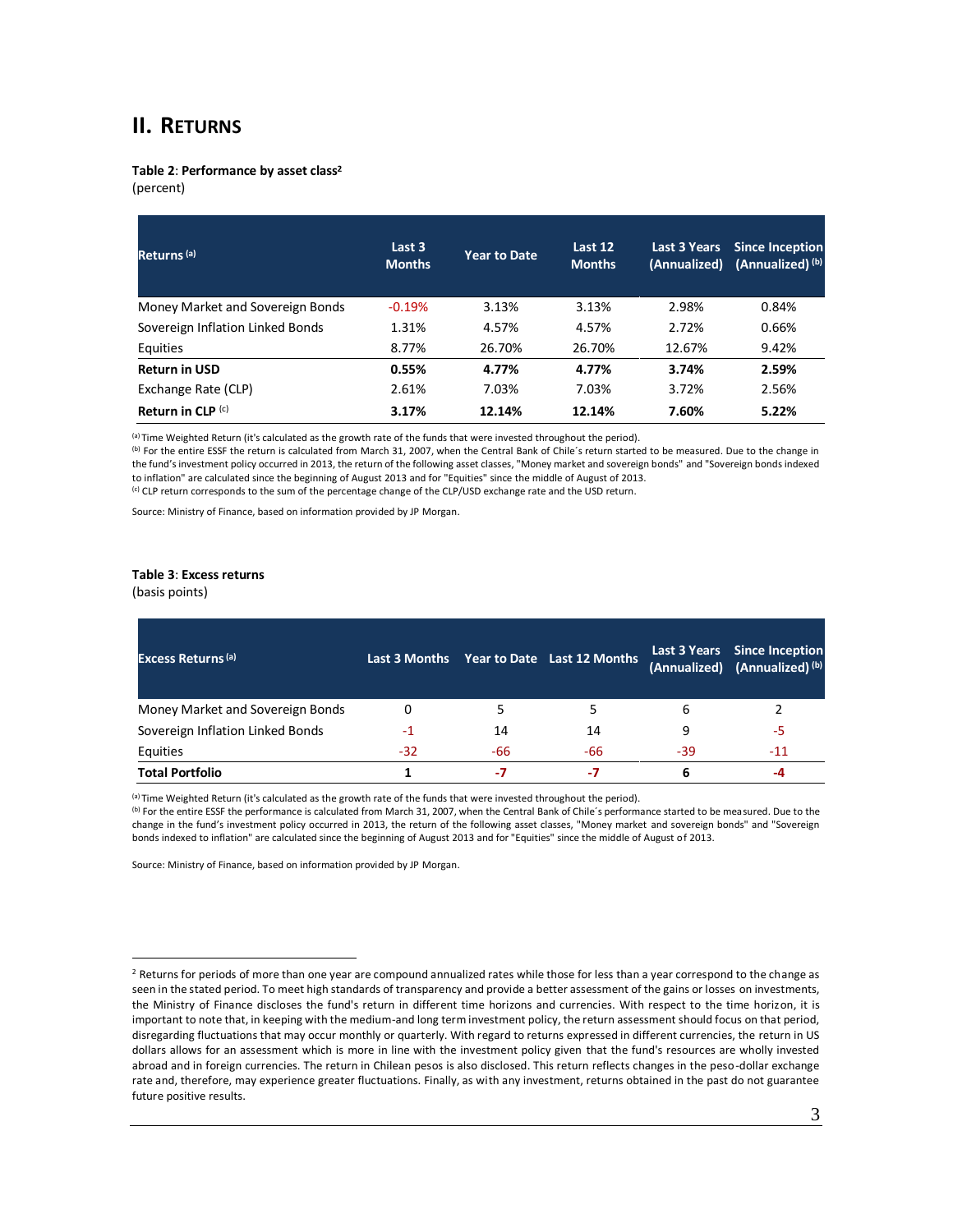#### **Figure 2: Quarterly returns in dollar (TWR)**

(percent)







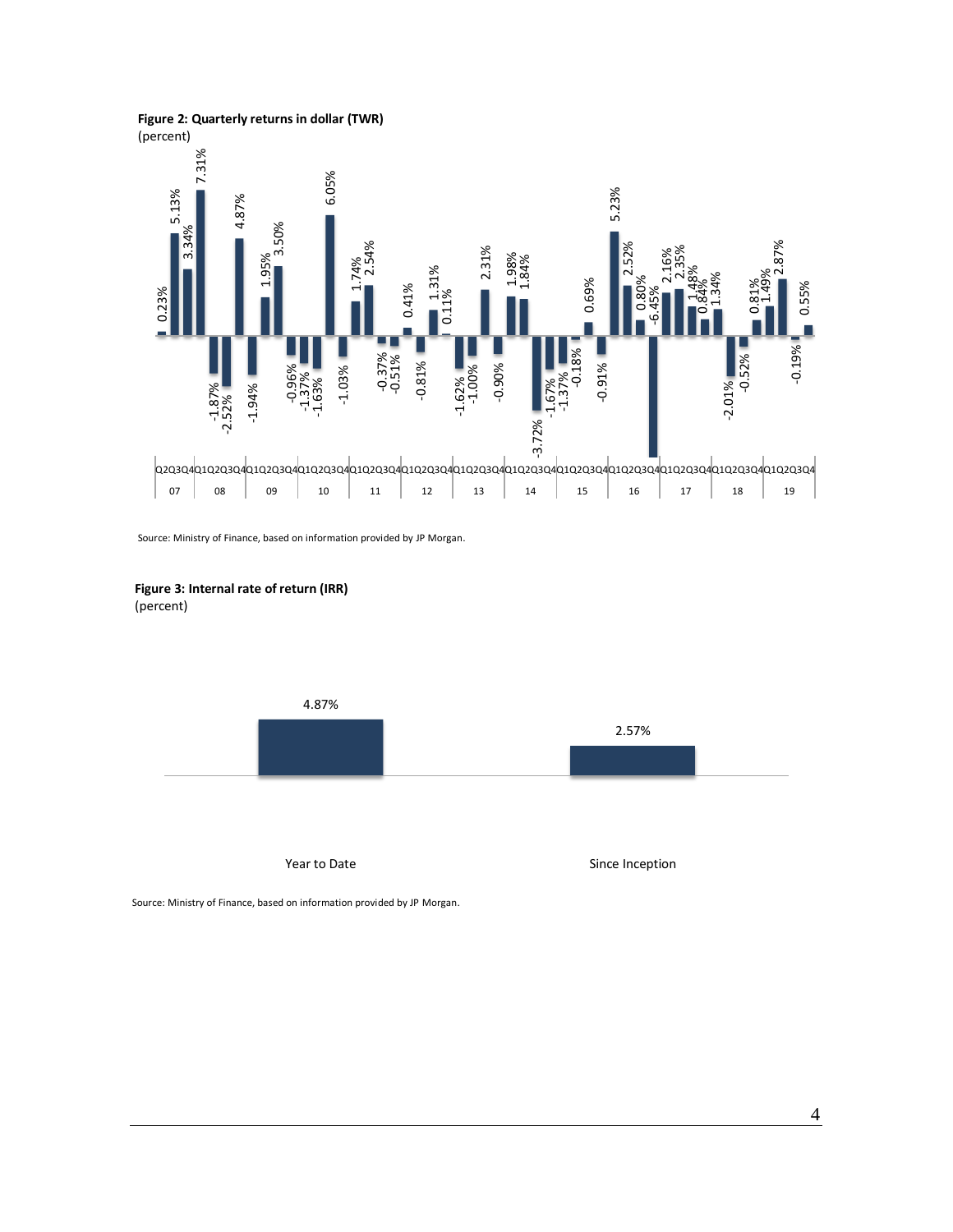## **III.PORTFOLIO ALLOCATION**

**Figure 4: Investments by asset class** (percent of total)







Source: Ministry of Finance, based on information provided by JP Morgan.

Source: Ministry of Finance, based on information provided by JP Morgan.

#### **Figure 6: Fixed income portfolio duration**

(years)



Source: Ministry of Finance, based on information provided by JP Morgan.

#### **Figure 7: Exposure by type of risk**

(millions of dollars)

|           | Equities 939   |  |
|-----------|----------------|--|
| Sovereign | <b>Banking</b> |  |
| 8,532     | 2,762          |  |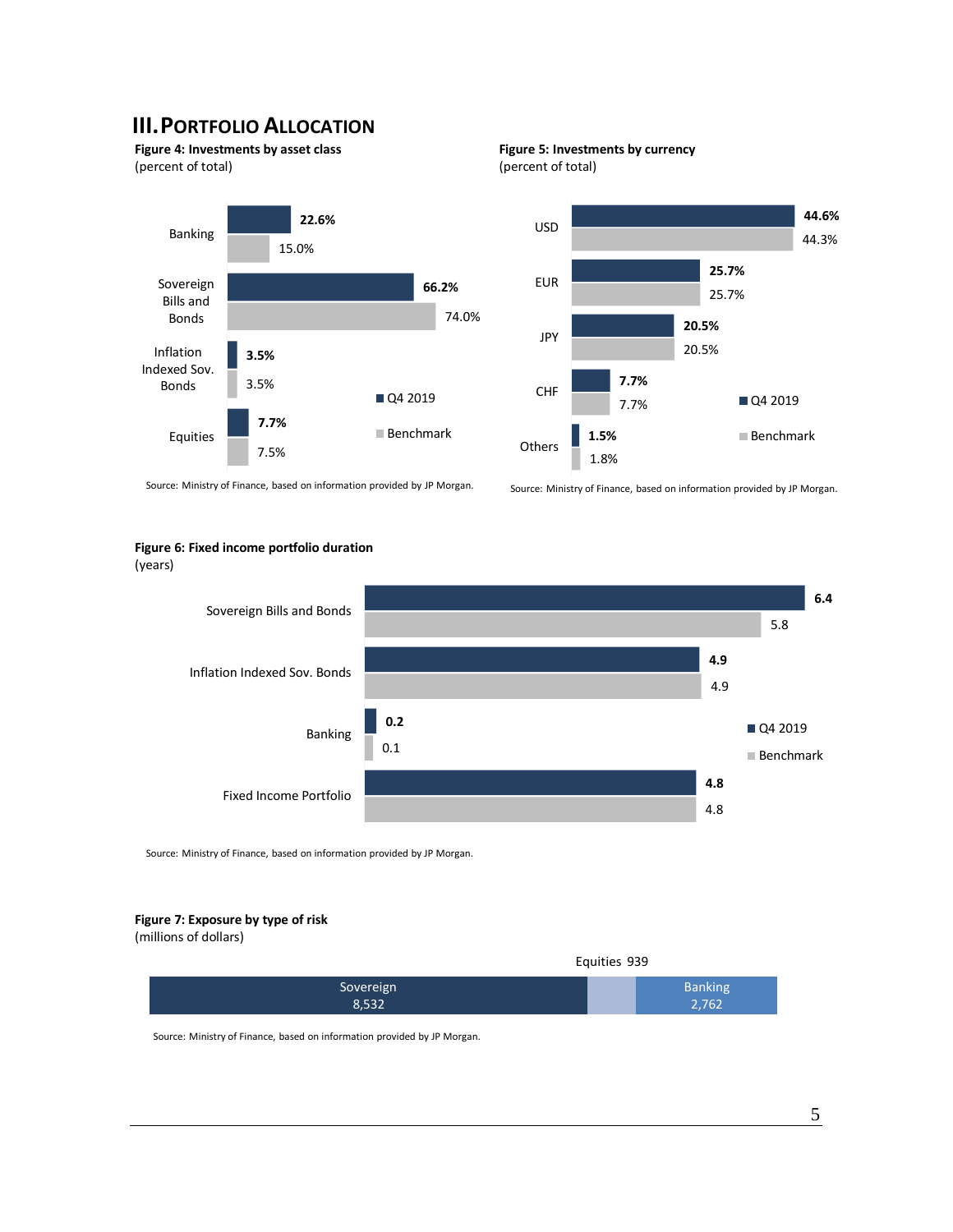#### **Figure 8: Sovereign bonds exposure by countries**

(millions of dollars)



(1) Cash, cash equivalents and unsettled transactions. Source: Ministry of Finance, based on information provided by JP Morgan.







**Figure 10: Equity exposure by countries** (millions of dollars)



(1) Cash, cash equivalents and unsettled transactions. Source: Ministry of Finance, based on information provided by JP Morgan. (1) Cash, cash equivalents and unsettled transactions. Source: Ministry of Finance, based on information provided by JP Morgan.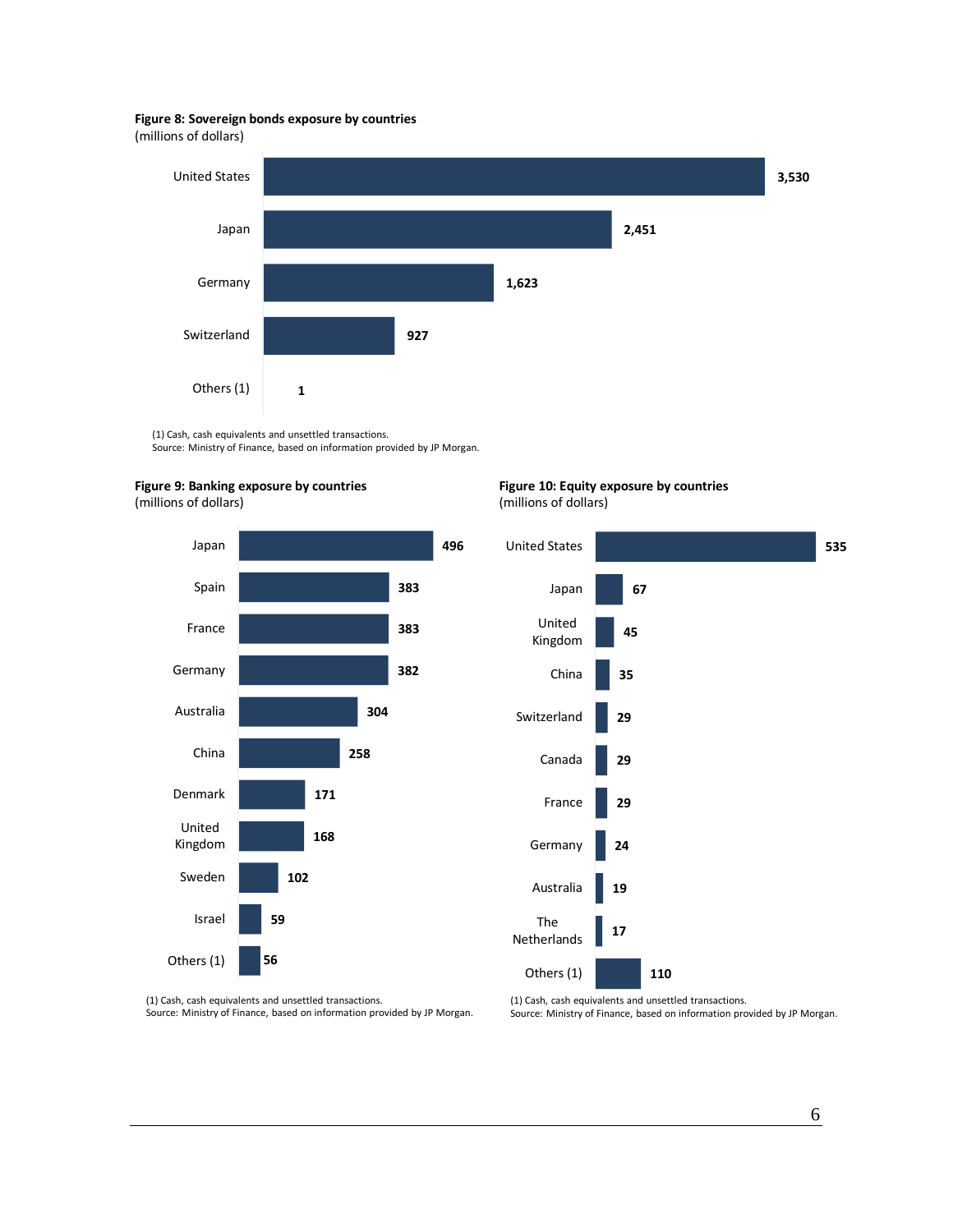#### **Table 4**: **Portfolio by issuer credit rating**

(percent of the fixed-income portfolio)

| <b>Fixed Income Portfolio by Issuer Credit Rating</b> |            |                |              |  |
|-------------------------------------------------------|------------|----------------|--------------|--|
| <b>Credit Rating</b>                                  | Sovereigns | <b>Banking</b> | <b>Total</b> |  |
| AAA                                                   | 53.8%      | 0.0%           | 53.8%        |  |
| $AA+$                                                 | 0.0%       | $0.0\%$        | 0.0%         |  |
| AA                                                    | 0.0%       | 0.9%           | 0.9%         |  |
| AA-                                                   | 0.0%       | 4.2%           | 4.2%         |  |
| $A+$                                                  | 21.7%      | 4.0%           | 25.7%        |  |
| A                                                     | 0.0%       | 12.5%          | 12.5%        |  |
| $A -$                                                 | 0.0%       | 2.9%           | 2.9%         |  |
| Others $(1)$                                          | 0.0%       | $0.0\%$        | 0.0%         |  |
| <b>Total</b>                                          | 75.5%      | 24.5%          | 100.0%       |  |

(1) Cash, cash equivalents and unsettled transactions.

Source: Ministry of Finance based on information provided by JP Morgan.

#### **Figure 11: Largest equity investments**

(millions of dollars)

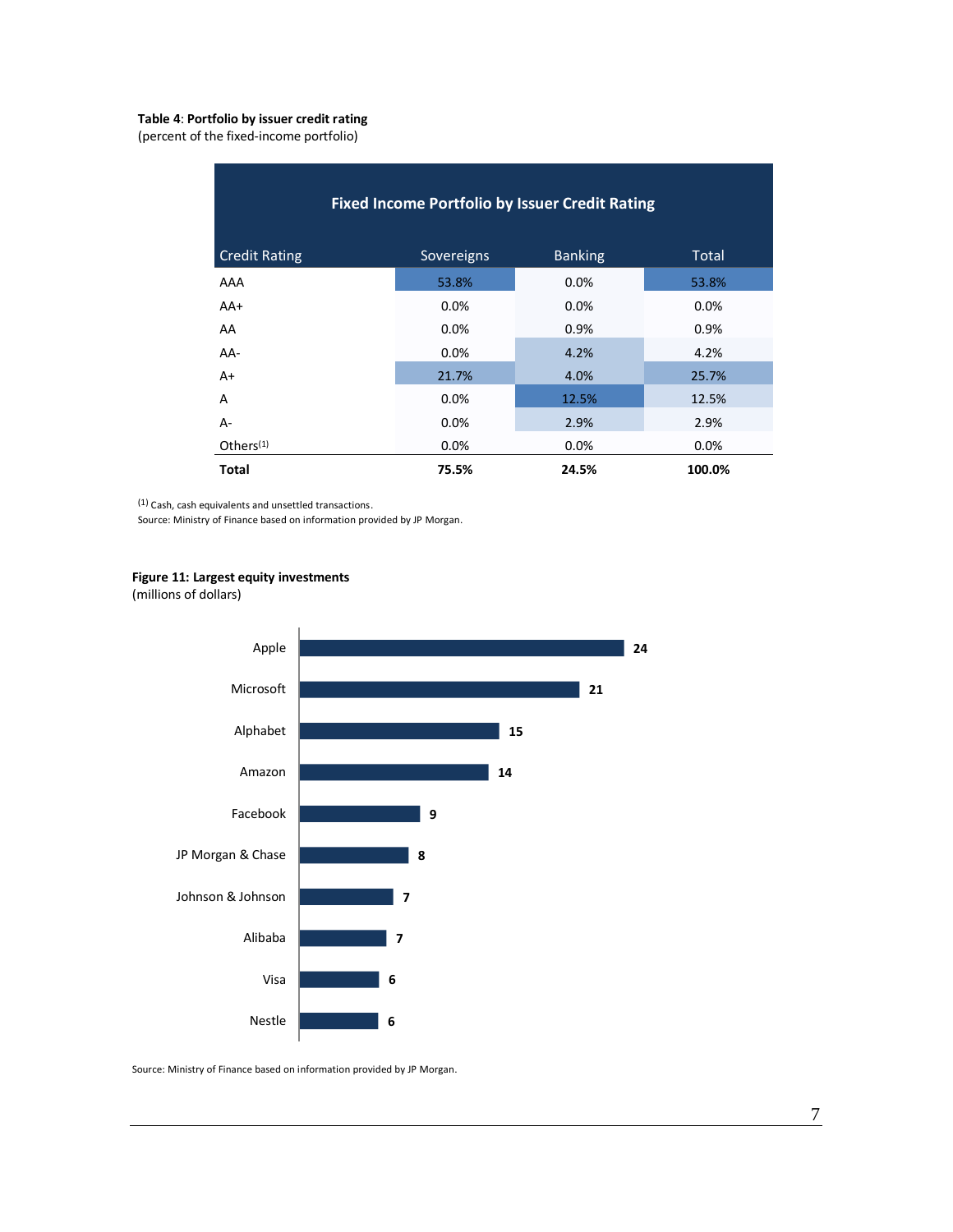#### **Figure 12: Largest bank deposit exposure** (millions of dollars)

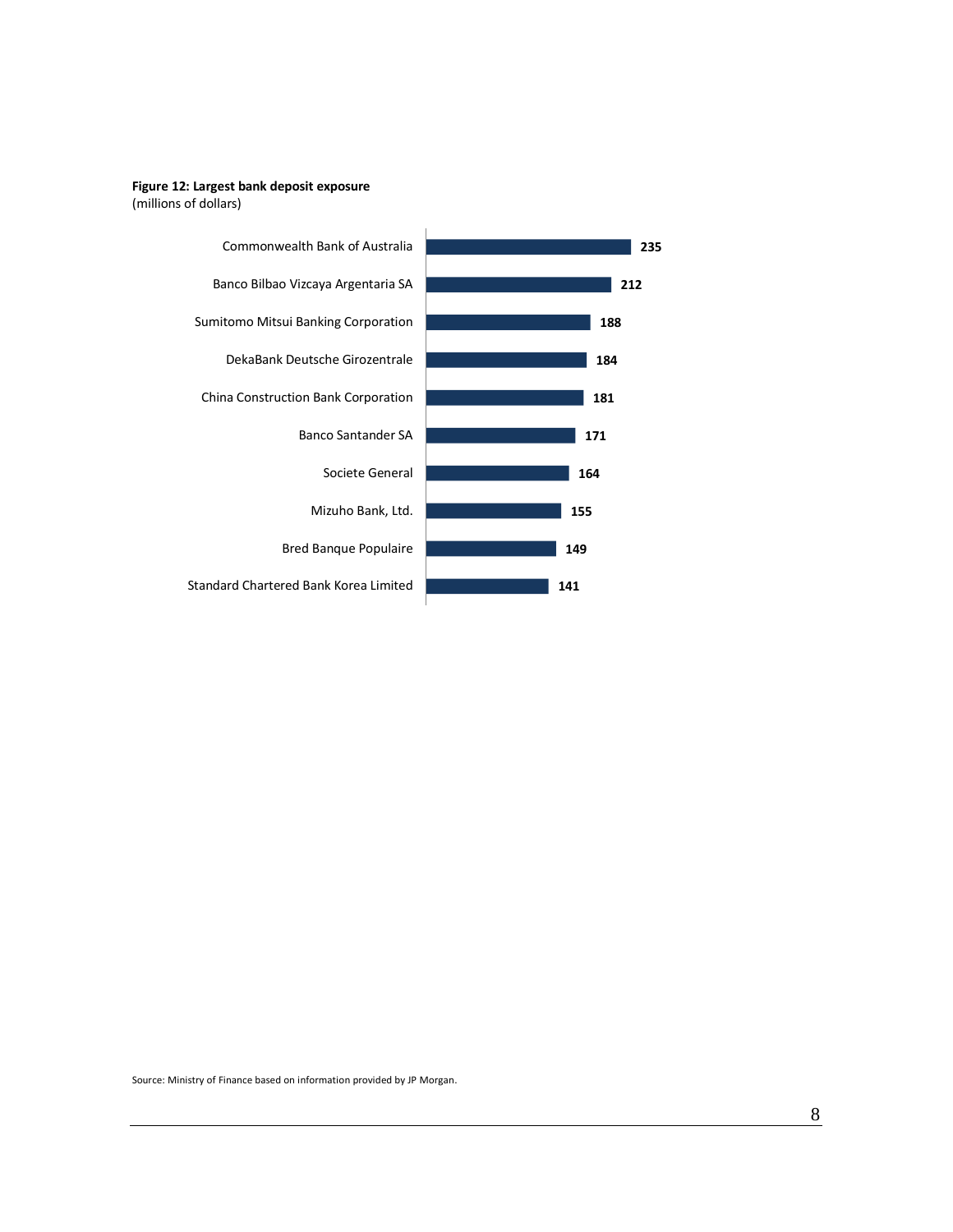## **IV.OTHER INDICATORS**

A commonly used indicator for monitoring the market risk of the portfolio is the return volatility. In the fourth quarter of 2019, the standard deviation of returns of the ESSF was 3.41%.<sup>3</sup> The tracking error expost, an indicator used to measure how closely the portfolio returns track the returns of benchmark, was 7 basis points at the quarter end.<sup>4</sup>

#### **Table 5: Standard deviation and tracking error**

|                                                                       | $Q4 2019^{(a)}$ |
|-----------------------------------------------------------------------|-----------------|
| Standard deviation                                                    | 3.41%           |
| Tracking error ex-post (basis points)                                 |                 |
| (a) Calculated using monthly returns of the last 3 years, annualized. |                 |

Source: Ministry of Finance, based on information provided by JP Morgan.

## **V. Securities Lending Income and Administration Costs**

The cost associated with the management of the fund by those responsible for the investment<sup>5</sup> was US\$429,083 during the quarter, while expenses associated with the custody service<sup>6</sup> where US\$604,249. Finally, the securities lending program generated revenues of US\$328,160 during the quarter.

#### **Table 6**: **Summary of other flows for the quarter** (in dollars)

|                    |              | Q4 2019                  |
|--------------------|--------------|--------------------------|
| <b>Outflows</b>    |              |                          |
| Administration     |              | 429,083                  |
| Custody            |              | 604,249                  |
| Others             |              |                          |
|                    | <b>Total</b> | 1,033,332                |
| <b>Inflows</b>     |              |                          |
| Securities Lending |              | 328,160                  |
| Others             |              | $\overline{\phantom{a}}$ |
|                    | <b>Total</b> | 328,160                  |

<sup>3</sup> Standard deviation of annualized monthly returns for the past three years.

<sup>4</sup> Standard deviation of annualized monthly excess returns of the portfolio against the benchmark for the past three years.

<sup>5</sup> The Central Bank of Chile is responsible for the investment of the fixed income portfolio. Mellon Capital Management Corporation and BlackRock Institutional Trust Company are responsible for the equity portfolio.

<sup>6</sup> The Custodian bank is JP Morgan.